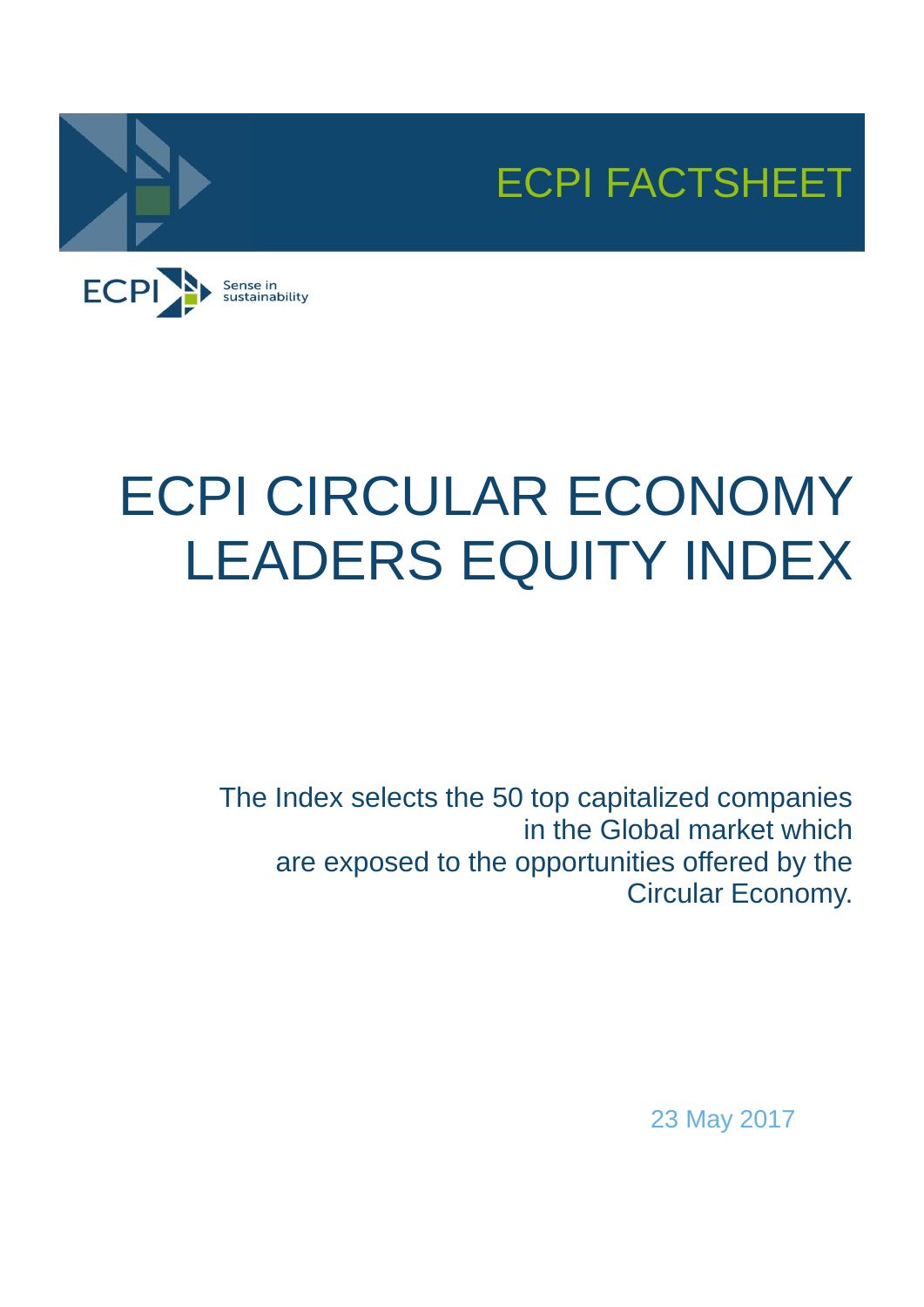### **CIRCULAR ECONOMY BACKGROUND**

The concept of Circular Economy has gained, in recent years, a fundamental importance in giving an answer to the crisis of the traditional linear economic model based on a scheme consisting of extraction of resources, their processing, consumption of goods and services produced and their related disposal **(take - make - dispose)**

A system that is based on a circular economy, however, can help to reduce waste of limited resources, given the exponential growth in their demand, because it requires that all activities, starting from the extraction and production, are organized so that the waste become a resource for new production cycles **(reduce - reuse - recycle)**



*Source: www.europarl.europa.eu/*

## **CIRCULAR ECONOMY INVESTING WITH ECPI**

ECPI makes Circular Economy investable by selecting companies able to exploit the business opportunities arising from these changes grouping them into five thematic categories.



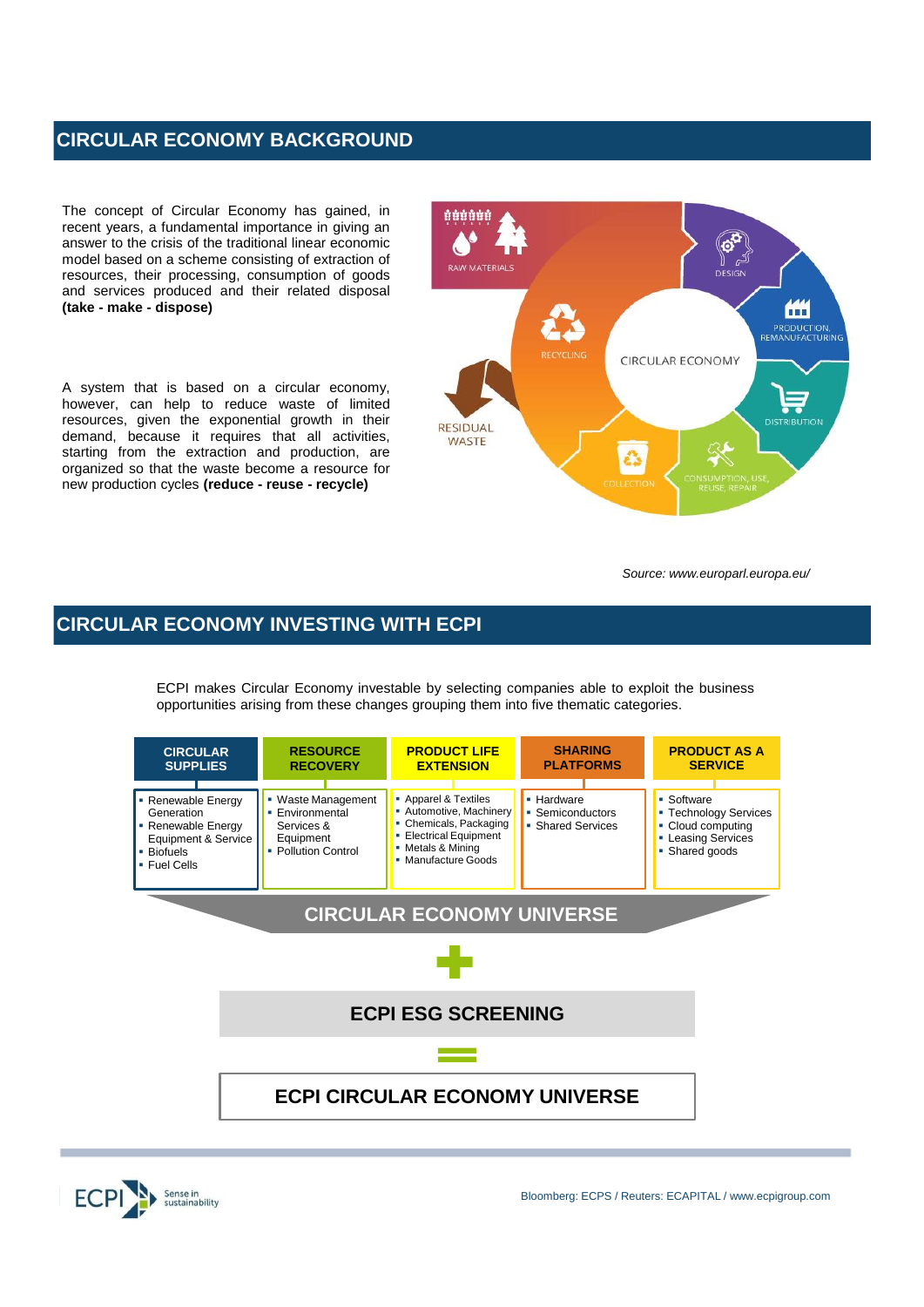# **INFORMATION**

| <b>GALPHCEP Index</b>          |
|--------------------------------|
| 50                             |
| Equally Weighted               |
| Semi Annual                    |
| EUR and LC                     |
| December 31, 2010              |
| Available on www.ecpigroup.com |
|                                |

# **PERFORMANCE**

| <b>BB TICKER</b>              | <b>GALPHCEP</b> | <b>MXWO</b> | <b>BB TICKER</b>                                  | <b>GALPHCEP</b>     | <b>MXWO</b> |
|-------------------------------|-----------------|-------------|---------------------------------------------------|---------------------|-------------|
| <b>RETURN</b>                 |                 |             | <b>RELATIVE ANALYSIS</b>                          |                     |             |
| YTD                           | 3.04%           | 2.60%       | ALPHA wrt COMPARABLE                              | 0.76%               |             |
| 1Y                            | 17.99%          | 16.76%      | <b>BETA wrt COMPARABLE</b>                        | 0.92                |             |
| 3Y                            | 39.31%          | 36.74%      | <b>SHARPE RATIO</b>                               | 0.63                | 0.63        |
| 5Y                            | 82.89%          | 79.38%      | <b>INFORMATION RATIO</b>                          | 0.00                |             |
| 7Y                            | <b>NA</b>       | NA.         | <b>DATA FROM/TO</b>                               | 31-Dec-10           | 23-May-17   |
| <b>CAGR</b>                   | 9.45%           | 9.42%       |                                                   |                     |             |
| <b>RISK</b>                   |                 |             | 30%                                               |                     |             |
| ANN. VOLATILITY               | 13.29%          | 13.30%      | 18.8% 18.6% 17.3%                                 |                     |             |
| <b>VAR 95%</b>                | $-21.93%$       | $-21.95%$   | 20%<br>15.3%<br>15.0%                             |                     |             |
| <b>VAR 99%</b>                | $-30.97\%$      | $-30.99\%$  | 11.2%<br>10%                                      | 8.8% 8.3% 9.0% 8.5% |             |
| <b>MAX DRAWDOWN</b>           | $-22.26%$       | $-22.83%$   |                                                   |                     | 3.0% 2.6%   |
| START OF MAX DD PERIOD        | $11$ -Jan-11    | 10-Apr-15   | $0\%$                                             |                     |             |
| END OF MAX DD                 | 22-Aug-11       | 11-Feb-16   | $-4.7%$                                           |                     |             |
| <b>END OF RECOVERY PERIOD</b> | 14-Mar-12       | 15-Dec-16   | $-10%$<br>$-7.2%$<br>2012<br>2011<br>2013<br>2014 | 2015<br>2016        | 2017        |



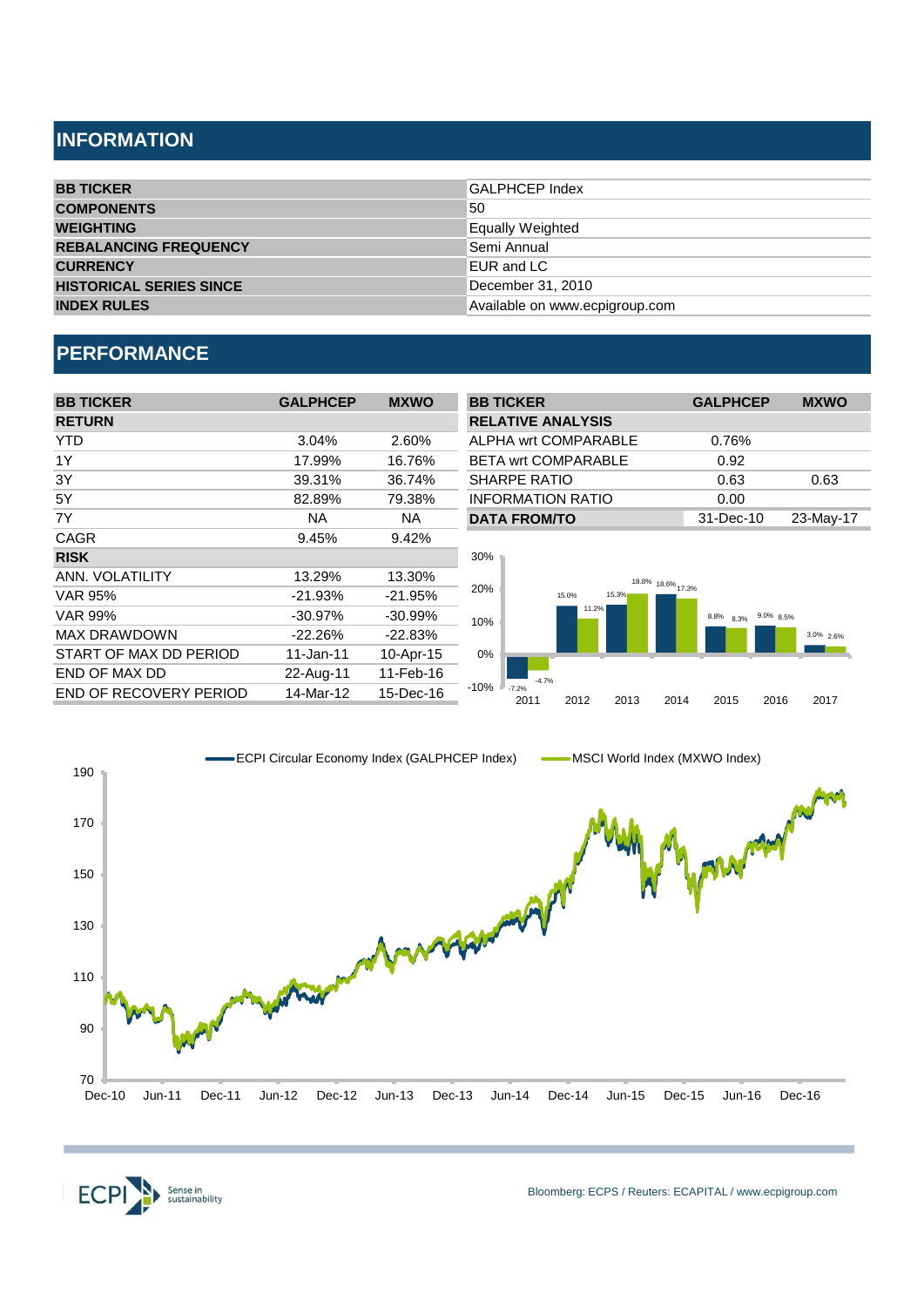# **CONSTITUENTS SELECTION: METHODOLOGY**

The **ECPI ESG Rating Methodology** is a rule based process focusing on a company's Environmental, Social and Governance performance.

ECPI **ESG Rating** is a synthetic measure of these performances, based on a set of indicators defined by the ECPI ESG Rating Methodology.

The ECPI Rating scale goes from F (Ineligible) to EEE, with EEE being the highest grade.

| <b>THEMATIC SELECTION</b>                                                                                                                                                                    | <b>ECPI ESG SCREENING</b> | <b>TOP 50</b>                                                                                                                                     |                                                                       |
|----------------------------------------------------------------------------------------------------------------------------------------------------------------------------------------------|---------------------------|---------------------------------------------------------------------------------------------------------------------------------------------------|-----------------------------------------------------------------------|
| Companies partecipating in<br>Circular Economy<br><b>ECPI</b> categories are: Circular<br>Supplies, Resource Recovery,<br>Product Life Extention, Sharing<br>Platforms. Product as a service | ECPI ESG Rating $\geq$ E+ | First 50 highest<br>capitalization stocks under<br>sector diversification<br>constraints in order to<br>reflect universe sectorial<br>composition | <b>ECPI CIRCULAR</b><br><b>ECONOMY LEADERS</b><br><b>EQUITY INDEX</b> |



# **CURRENCY BREAKDOWN INDUSTRY SECTOR BREAKDOWN**



■Consumer Discretionary ■Information Technology ■Industrials ■Consumer Staples

# **COUNTRY BREAKDOWN**





Bloomberg: ECPS / Reuters: ECAPITAL / www.ecpigroup.com